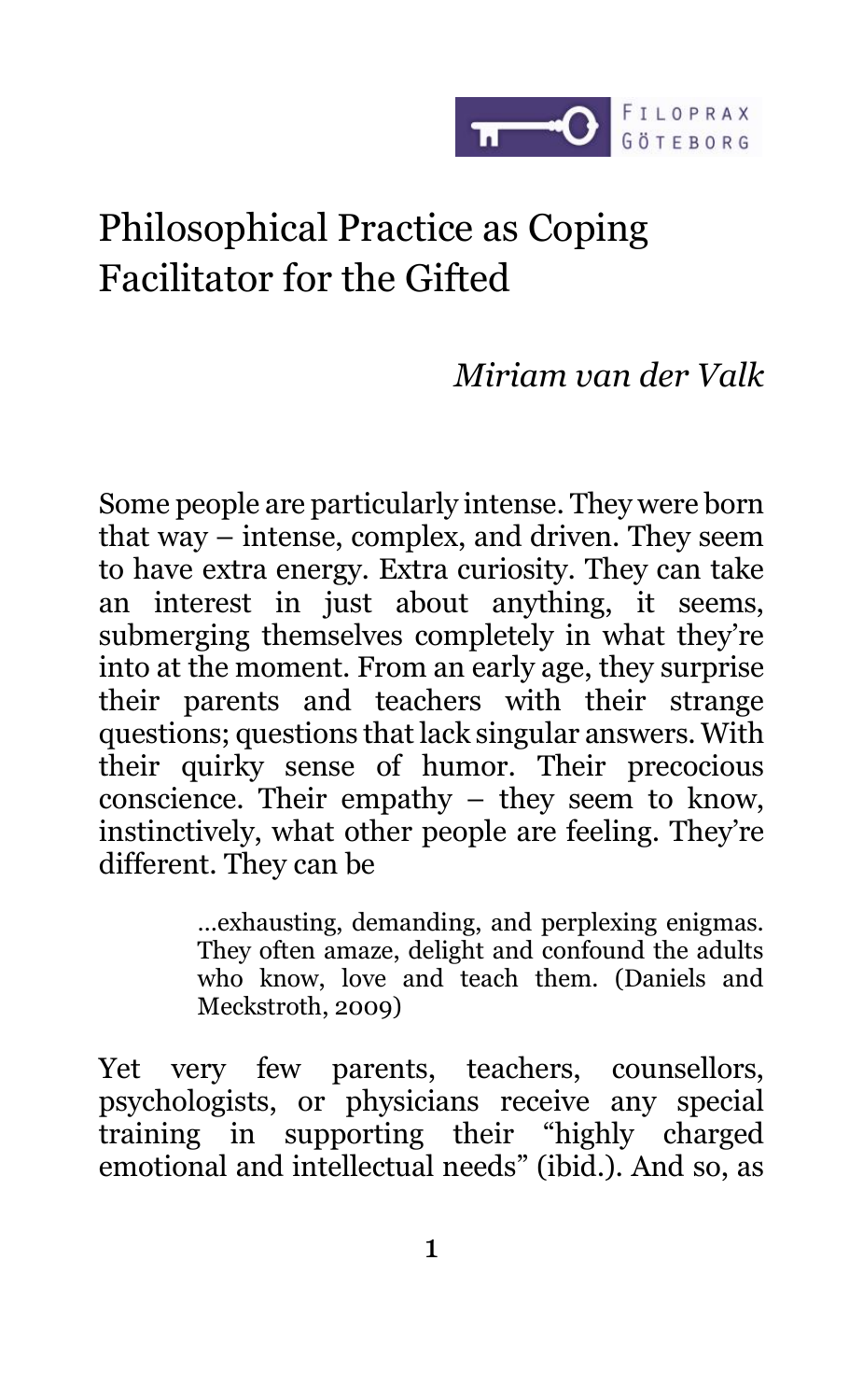they grow, they continue to surprise – now sometimes with their asynchronous lack of judgement. They're told, "For someone so bright, you have no common sense at all," meaning that they should have known better. Judgement lags behind intellect; "the brighter the child, the greater the gap"<br>(Webb. 2011). Or they become impulsive. 2011). Or they become impulsive, argumentative worriers who fail to complete tasks and can't stand interruptions; they have "difficulty with transitions" (Webb et al, 2012). And many are highly sensitive, taking everything to heart. Bright, but not necessarily street-wise. Gifted, but perhaps secretly wishing they could give their gift back: a vivid imagination can also bring catastrophic thinking and nightmares. These people are treading a fine line between under- and overstimulation, and they're overloaded a lot of the time. Overloaded and anxious. Or depressed. Many have been so let down by so many well-meaning therapists and counsellors who just didn't get it. If being yourself ever felt safe, it doesn't anymore. According to prevailing attitudes, however, the gifted should have a strong and stable sense of self-assurance.

> But the case is exactly the opposite … [W]henever they suddenly get the feeling they have failed to live up to some standard, then they are plagued by anxiety or deep feelings of guilt and shame. (Alice Miller in Jacobsen<sup>1</sup>, 1999)

<sup>&</sup>lt;sup>1</sup> I'll reference quotes within quotes where I found them.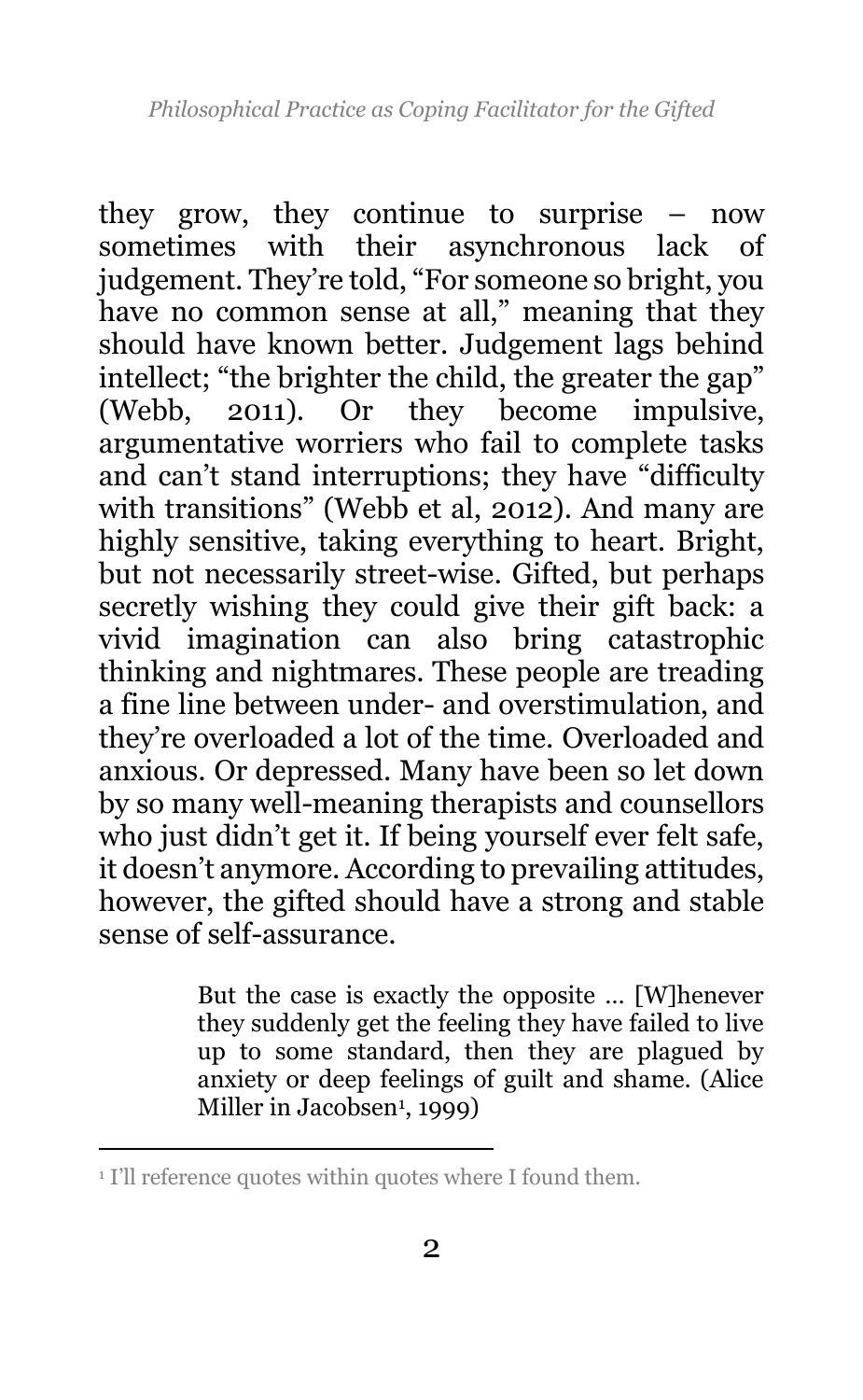Ethical demands are, of course, difficult to live up to. If your conscience is particularly energetic, the angst, shame and guilt will be of corresponding valor. And those who are highly empathic sense other people's feelings too. They can tell if their teacher finds them annoying. They can tell if their peers think they're "too much." They feel implicit blame, whether irrational and unwarranted, or rational and warranted. They may try to make amends, but end up making things worse. They're likely to feel at their wits' ends, and powerless. And they just can't let it go. "If I'm so smart, why am I so lonely? If I'm so smart, why am I so dumb?<sup>2"</sup> Not understanding the source of their frustration or ways to alleviate it, they may simply "hunker down and live their lives in survival mode" (Stephanie Tolan in Jacobsen, 1999).

Those whose intensity and complexity put them at risk of anxiety, depression, or life at survival mode should not be left to their own devices. No-one can automatically fend for themselves. We need to assist them as much as we assist everyone else, but in different ways. When this world is too much for you, and you feel like you're too much for this world, too – what is there to do?

<sup>2</sup> These are blog post titles from Paula Prober's blog *Your Rainforest Mind* (see reference list).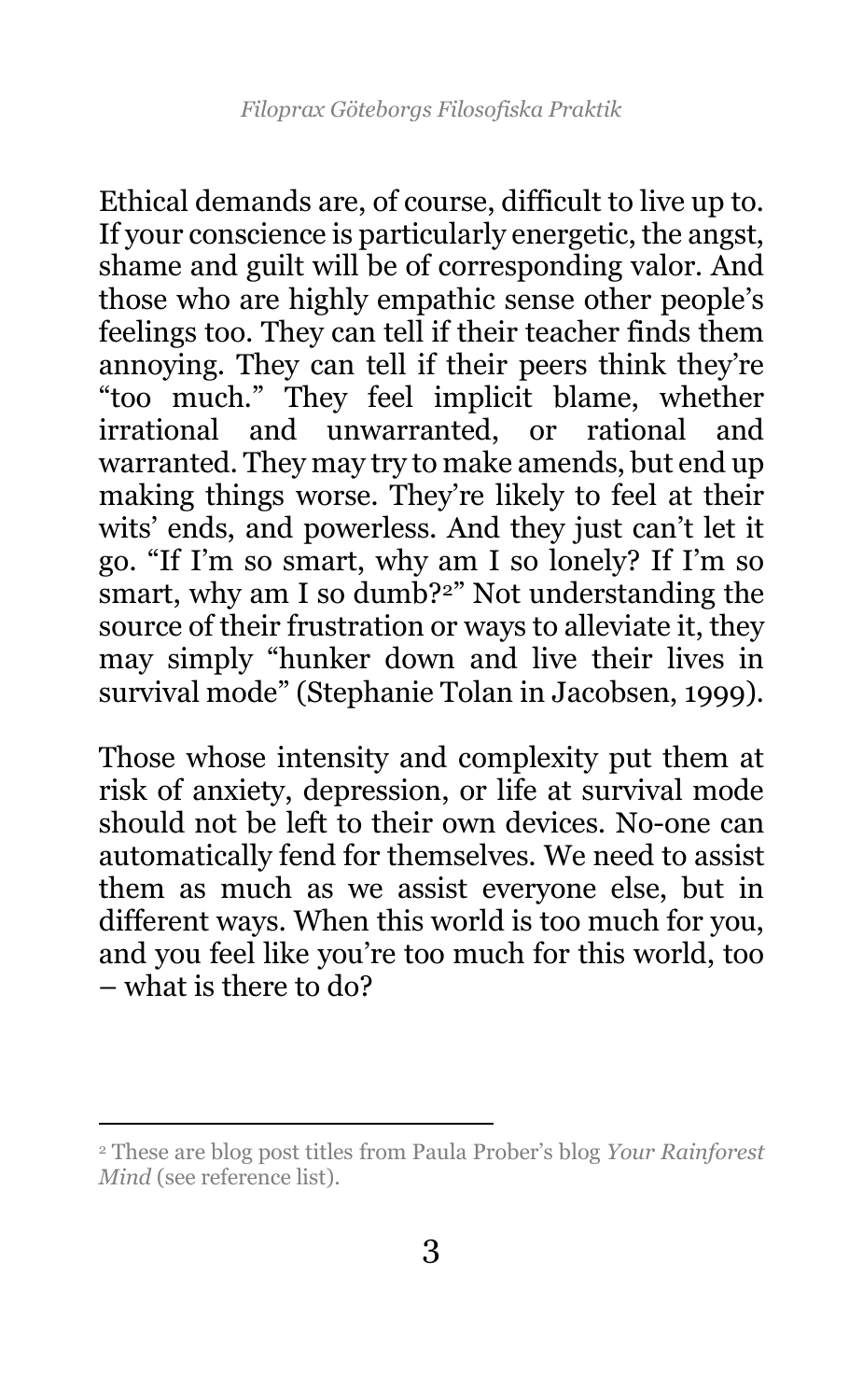Reconcile, strive for virtue, and pursue wisdom<sup>3</sup> .

### 1. Reconcile

Psychologist Kazimierz Dabrowski (1902-1980) noted that some people have a heightened ability to respond to stimuli in various areas, such as the intellect, imagination, or through their senses.

> You have so much energy! I can't believe how much you do! Don't you ever slow down? Why are you always asking 'why'? Why do you always read so much into everything everyone says? Can't you just sit back and accept things as they are? You're analysing this to death! What's the story with your going on and on about flavours and textures and sights and smells? I don't see what the big deal is. I can't understand why you have to have the tags cut out of all of your clothes. You're always looking for other solutions to every problem and other ways of doing things. Why can't you just settle on one good answer and get on with it? What can't you accept that the first one you think of may well be 'good enough'? You're too sensitive! Why do you let all those things bother you? Why do you always take everything to heart? I thought you were going to outgrow this business of being so sensitive. (Fiedler, 2009)

 $\overline{a}$ <sup>3</sup> Wisdom, they say, is memory without the emotional charge. That is where you are headed.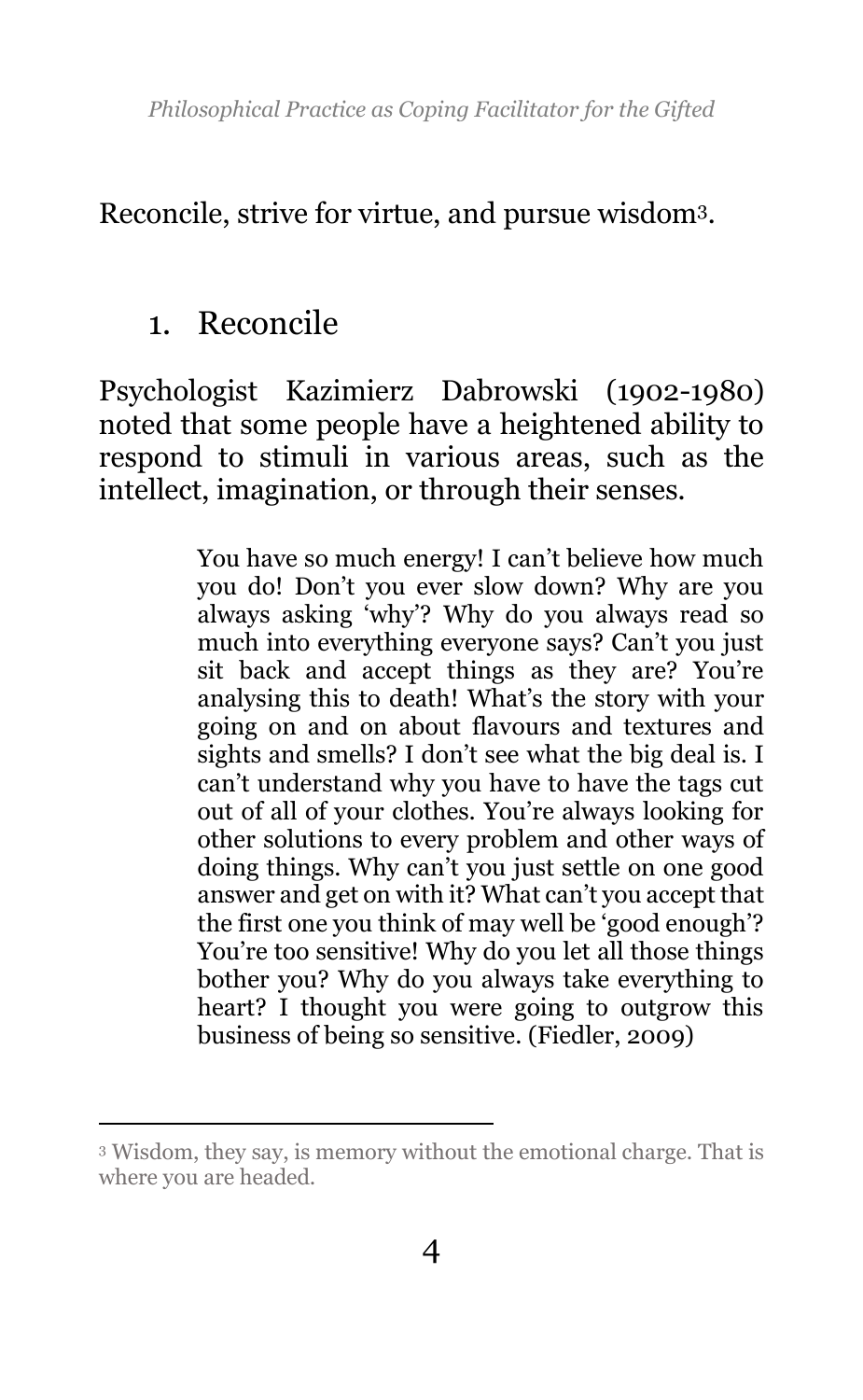Dabrowski called it 'overexcitability<sup>4</sup> .' His theory describes "the intensity that is part and parcel of the day-to-day experiences of gifted [children and] adults" (ibid.). These people tend to "be intense about everything to the point that they are labelled 'excessive personalities'" (Carlstrom, 2011). Their intensity can cause them problems. With others, or with themselves. Difficulties often arise from the interaction of their characteristics with "the cultural settings, attitudes, and value-milieu within which they may find themselves" (Webb, 2014). They may start to think there's something wrong with them, or that they're doomed to alienation and loneliness.

They're wrong.

But they are bound to be different: "advanced cognitive abilities and heightened intensity combine to create inner experiences and awareness that are qualitatively different from the norm" (The Columbus Group in Daniels and Meckstroth, 2009). They need someone who knows what intensities are about. Someone who can help with mapping and navigation.

Dabrowski named this theory *Positive Disintegration*. Conflict and inner suffering, Dabrowski believed, are "necessary for advanced development … for movement from 'what is' to 'what

<sup>4</sup> The exact translation from the Dabrowski's Polish is 'superstimulatability' (Webb, 2014). Other possibilities include 'superexcitability' or 'hyperexcitability.'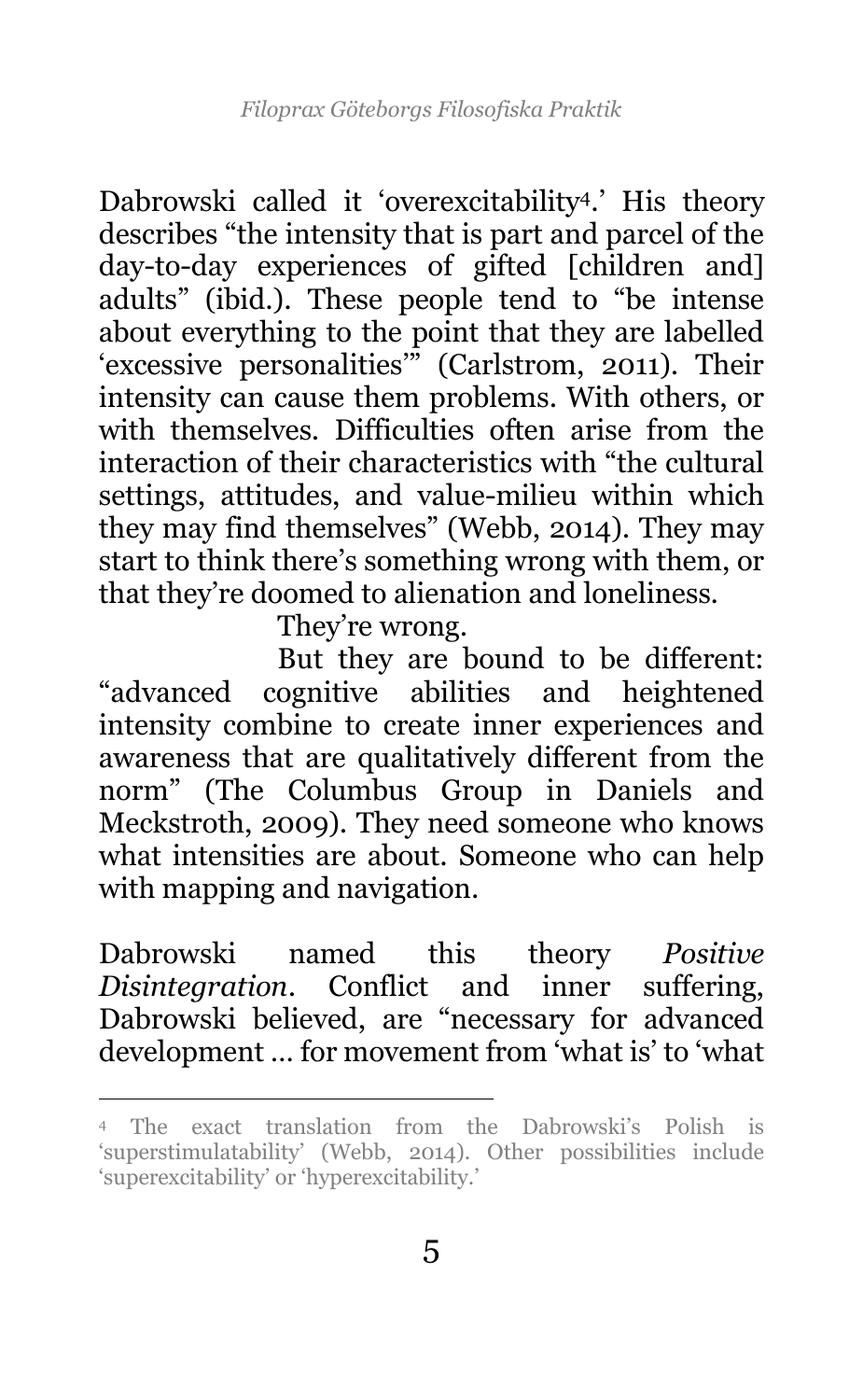ought to be'" (Lind, 2011). Before you can rise like a Phoenix from the flames, you'll have to burn. For the excessively sensitive, smart, curious and creative, this will probably sting. More than a little, and more than once. But, as Jaspers put it, "[w]e all have to suffer, labor, be guilty, be subject to chance and die" (quoted in van Deurzen, 2002). And to some, these things matter a great deal. They can't make them matter less – overexcitabilities frequent overexcitable frequencies. Yet they can't always cope with life's fervor, either. Or with being asked a million times why they still haven't decided what to become 'when they grow up,' as they suspect their reply is something like, "marine biologist musician organic farmer poet yoga instructor former hula hoop champion" (Prober, 2017).

> You might have changed your major in college several times or you were in college an extra several years or you didn't go to college because you couldn't choose just one. (Ibid.)

They might get anxious, stay anxious, and fall into what Nietzsche called "the experience of resentment, which consists of leading one's life as if one has been deprived and treated unfairly" (van Deurzen, 2002). Failing to reconcile one's overexcitabilities with facts of life can also lead to existential guilt; "the sensation of having fallen short in some way, or indeed having wronged someone (or oneself) by not doing what one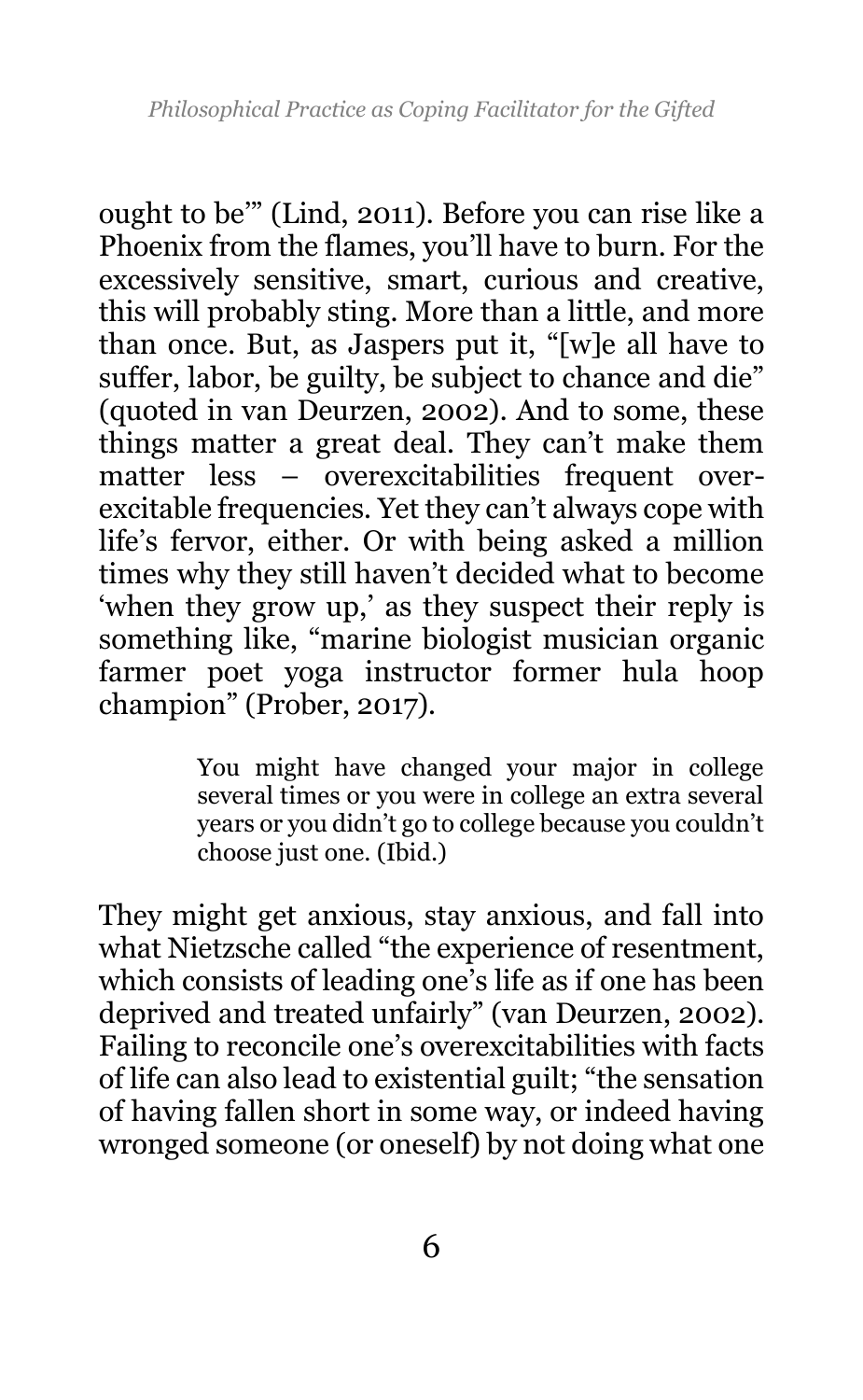is capable of doing" (ibid.). It becomes a kind of "movement away from a fundamental pain, a movement, which cannot succeed and therefore starts circling arounds itself" (Lindseth, 2002). Jacobsen (1999) also warns,

> [g]uard against allowing your mind to get bogged down in circular worry patterns. When you let your curiosity turn against you, you are inviting unnecessary anxiety and depression into your life.

Move towards the pain, directly, instead. Take an interest: the capacity for taking an interest is a strong motivational factor, and the excessively smart and curious have a lot of it. Grieve – a while. Invite the presence of sadness in lieu of anxiety, for a change. For if we realize that there is sadness in our lives,

> …that we feel depressed due to the grief over our … condition – then that is something else. Then sadness, fear, shame, etc. become the foundation for amazement and deeper thoughts – for a sensitive self-reflection. (Lindseth, 2015)

For the particularly intense, sensitive self-reflection is particularly imperative. There is but one remedy for the conceited modern man, meant Kierkegaard; "despair. It is only when he finds himself in the deepest extremity that he understands his true condition" (discussed in Heschel 1973, 2004). It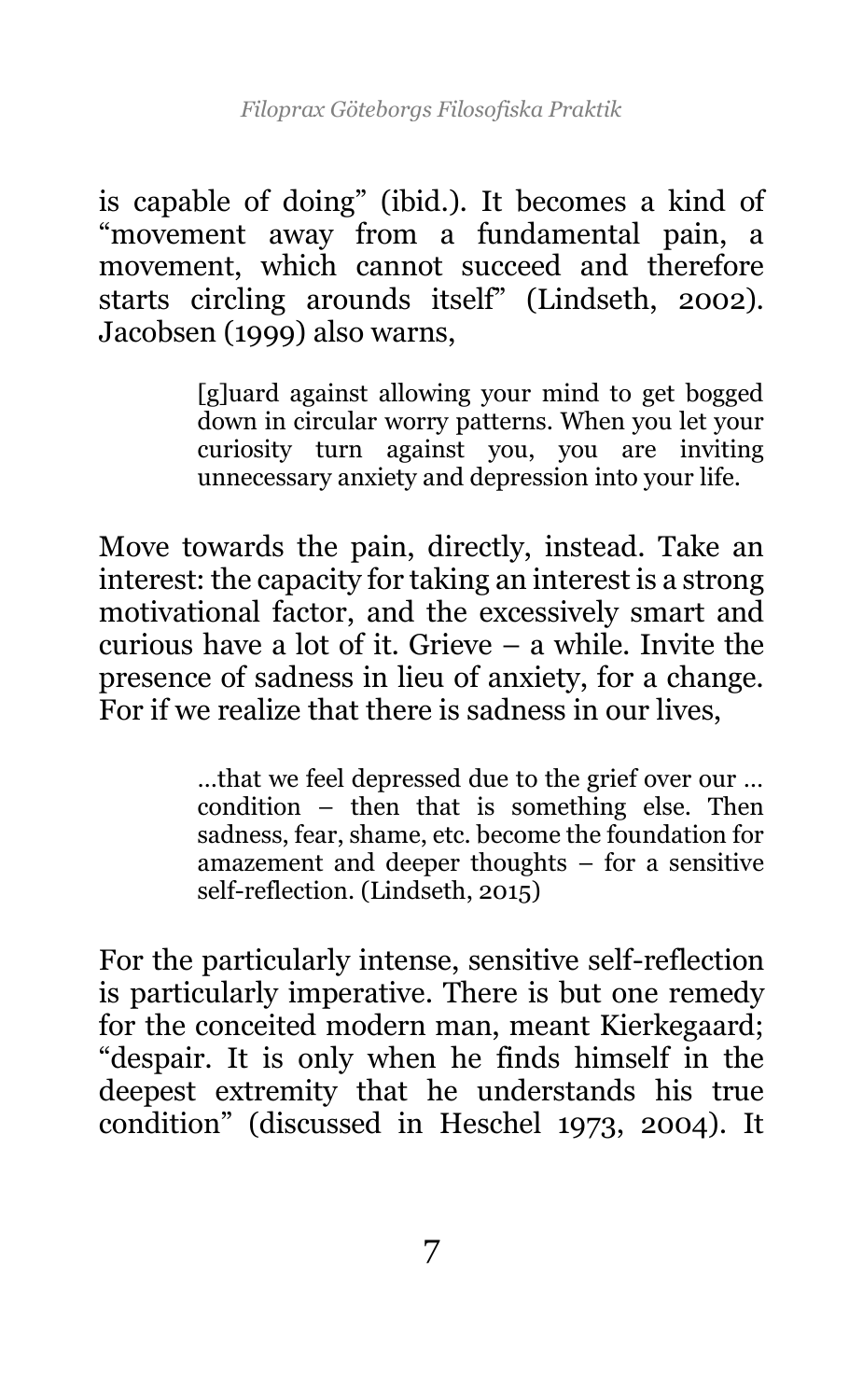#### sounds quite like Dabrowski's positive disintegration theory, doesn't it? It

[s]ounds good. Sounds like a reasonable plan: solve the identity puzzle, develop and grow, reach out, do something that matters, leave the world better than when we found it. Yet, as always, there's a catch …[O]ur characters … must be earned, and often the hard way. All of the great works of religion and philosophy are replete with wilderness stories. They hero's journey is predicated on suffering, enduring confusion and despair, facing deep-seated fears of being alone, and ultimately finding the way back home. (Jacobsen, 1999)

Know thyself – yes. But first, identify thyself. Understand thyself. Reveal and heal thyself, manage thyself. And liberate thyself. As Spinoza philosophized, "[i]n order to liberate ourselves … we must achieve a love for reality itself – a love that he interprets as an intellectual appreciation of how everything is as it is" (in Amir, 2015). Highly sensitive, intense and complex individuals are well suited for such appreciation. Besides, an occasional inability to stick to one thing at a time may well be a symptom of multipotentiality<sup>5</sup> . What looks like indecisiveness could hold such qualities as

<sup>5</sup> Emilie Wapnick hosts a 'multipotentialite' forum at *Puttylike*; "*(*adj.): Able to embody different identities and perform a variety of tasks gracefully" (see reference list).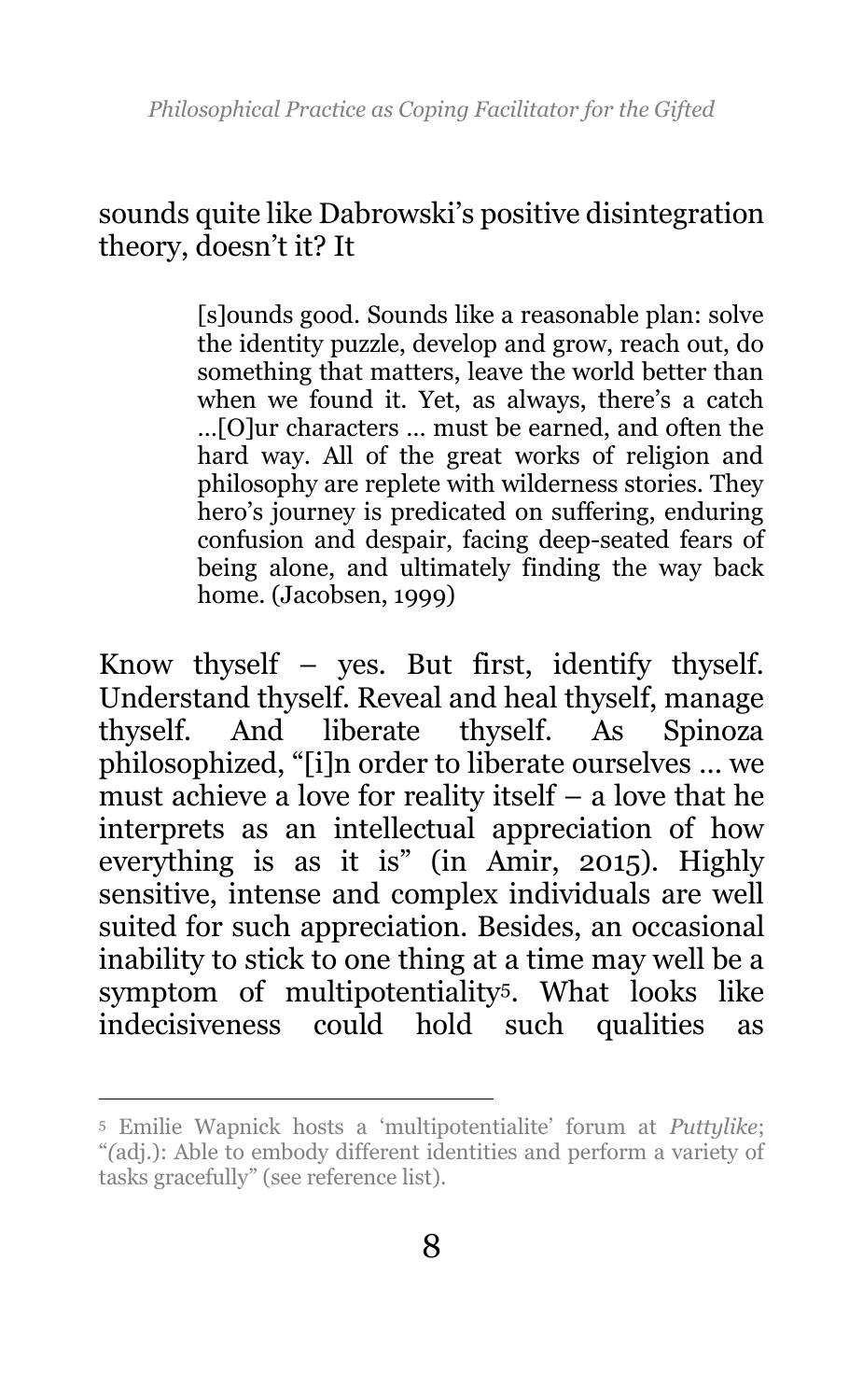*Filoprax Göteborgs Filosofiska Praktik*

contextual thinking, translation between modes of thought, and idea synthesis.

> …recognizing your magnificence is not the same as conceit or arrogance or self-centeredness or grandiosity. It's actually the opposite. It's finding that place within you that's all about love … [for] your mistakes, your failures, your successes, your disabilities, your persnicketiness, your idealism, your sensitivities, your intuitions, your overexcitabilities, your obsessions, your perfectionism, your loneliness, and your bad hair days<sup>6</sup>. (Prober, 2016)

And remember, "[y]ou can't be exceptional without being exceptional" (Aron, 1999).

## 2. Strive for virtue

Many are well into their adulthood when they first realize that they're really rather gifted; they have believed for the longest time that everybody thinks and feels the same way they do. Some stay unidentified. Others, whose parents or teachers identified them as children suffer from impostor syndrome as adults; "it's all a mistake. I'm not gifted." Some engage in self-sabotage. Perhaps they

 <sup>6</sup> Prober adds, "I know. I'm asking a lot."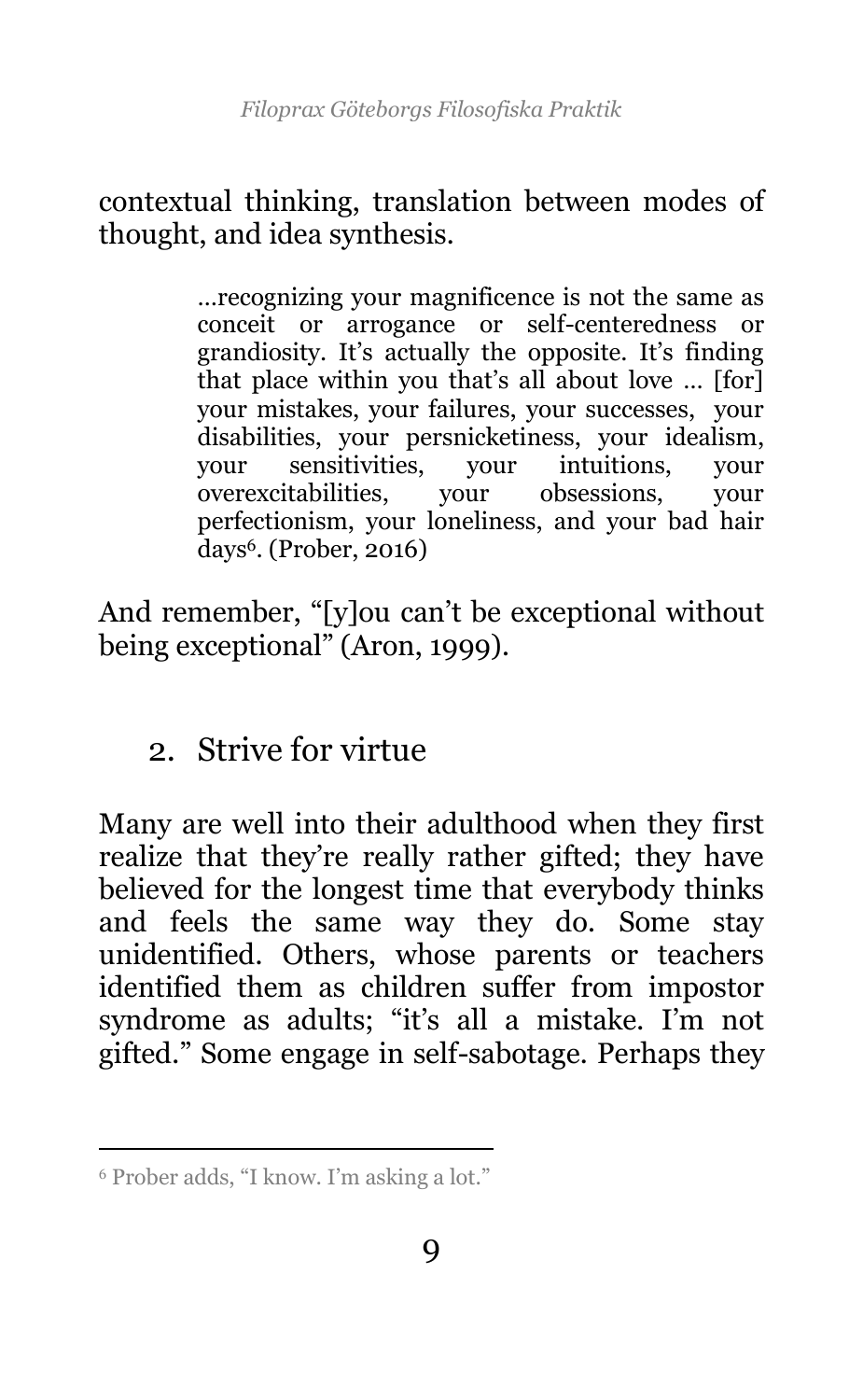#### all need a reminder from Marianne Williamson (1992),

We ask ourselves, Who am I to be brilliant, gorgeous, talented, and fabulous? Actually, who are you *not* to be? You are a child of God. Your playing small does not serve the world. There is nothing enlightened about shrinking so that other people will not feel insecure around you. We are all meant to shine, as children do*.*

And one from Lydia Amir (2002): "nothing benefits us more than another rational human being." Sometimes it may feel necessary to withdraw and 'shine' alone, but every now and then we need to engage with the world<sup>7</sup> .

> We may have the feelings of fear, courage, desire, anger, pity, and any pleasure or pain in general either more or less than we should, and in both cases this is not a good thing; but to have these feelings at the right times and for the right things and towards the right men and for the right purpose and in the right manner, this is the mean and the best, and it is precisely this which belongs to virtue. (Aristotle, 384-322 BCE, 1984)

<sup>7</sup> The ancient meaning of 'idiot,' apparently, was "someone who believes they can live only for themselves, who thinks they do best on their own" (Vernon, 2010).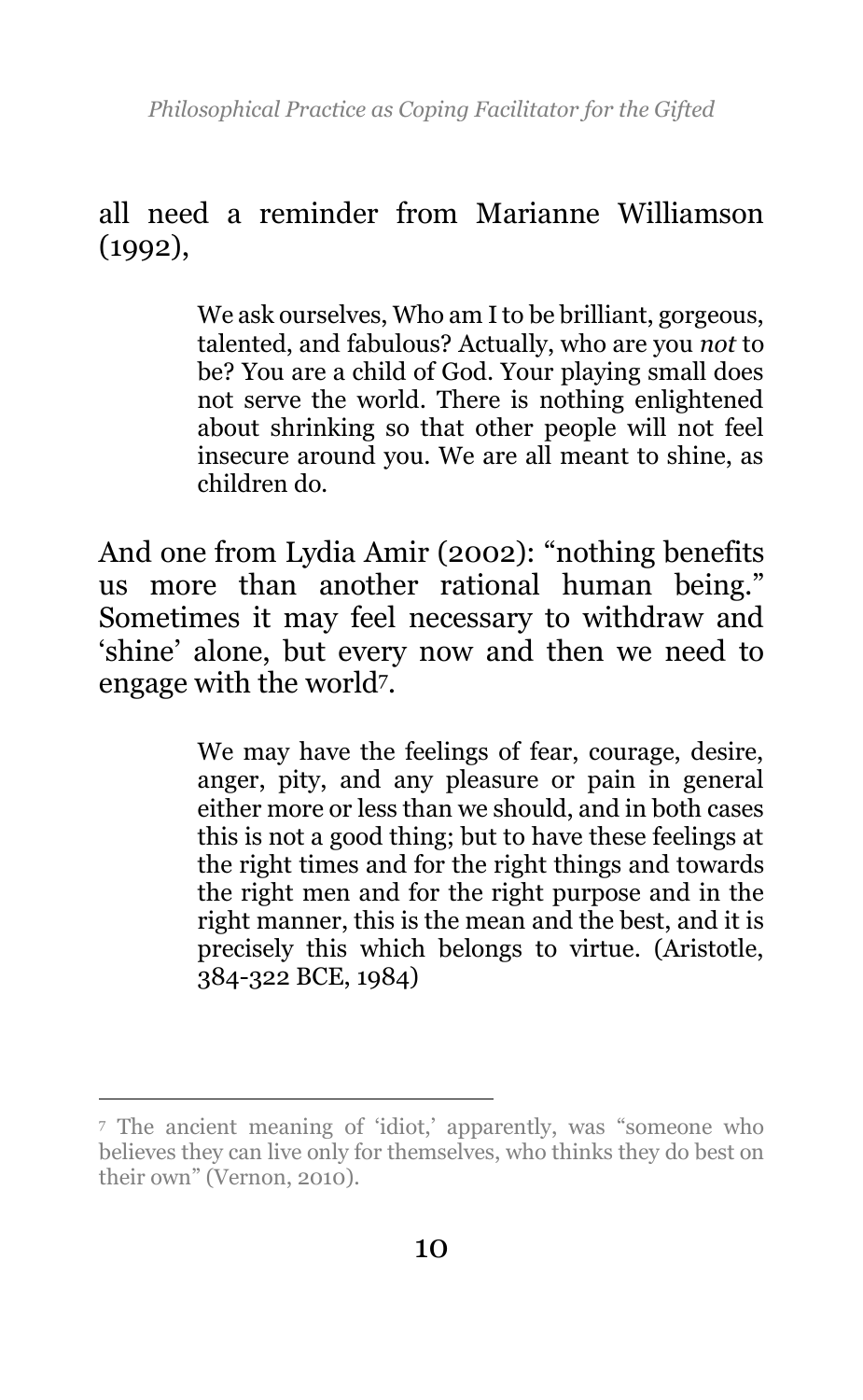To strive for virtue means to strive to build "a character with a disposition for relating to eternal principles, and transforming itself permanently by realising those principles for their own sake" (Fogh Kirkeby, 2002). To bit by bit watch "the walls of your ego recede, and your life become increasingly merged in the universal life" (Bertrand Russel in Amir, 2002), and to strive for the ability to assess that one course of action or one life-path is more meaningful than another (Zohar and Marshall in Gatto-Walden, 2009). To practice listening. To practice thinking:

> A lucid view of the darkest situation is already, in itself, an act of optimism. Indeed, it implies that the situation is *thinkable*… (Jean-Paul Sartre in van Deurzen, 2002)

To practice reflection – to practice learning from mistakes:

> Honor good intentions and expect error; separate maliciousness from mistake … When you've said or done something mean-spirited that has insulted or harmed someone else, accept the regret, make amends, and use it as a catalyst for growth, resolving to do better next time. (Jacobsen, 1999)

To let "critical thinking be self-corrective thinking" (Lipman, 2003). To practice failing *better* – putting the focus back on learning. As Silverman (2009) put it: if it didn't turn out the way you wanted it to, write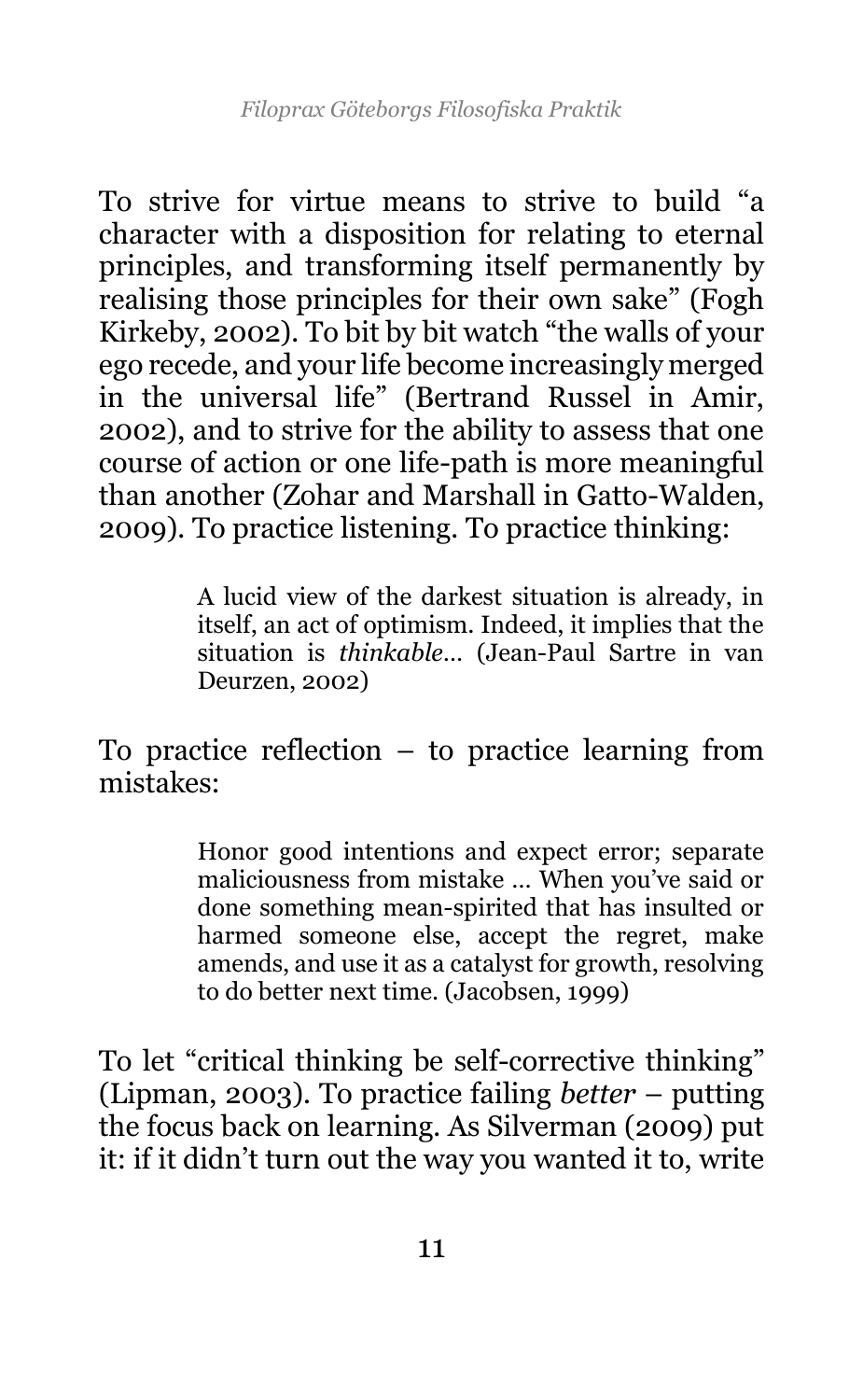a 'WIMI<sup>8</sup>' note; "Why I Missed It." Playing back the situation, rewriting the script and adapting the direction appropriately. Praising effort rather than result, and creating balance by relating capacity and endeavor to success in equal measure as failure.

> Just as scientists apply scientific method to the exploration of problematic situations so students should do the same if they are ever to learn to think for themselves. Instead, we ask them to study the end results of what the scientists have discovered; we neglect the process and fixate upon the product. /…/ Discoveries and inventions seldom just happen. (Lipman, 2003)<sup>9</sup>

To aim to improve the quality of your own thinking by careful, skilful analysis and revision. Being firm, but kind. Trying to overcome your innate egocentrism. Seeing those merciless, eleventh-hour conclusions you drew about the ways of the world in your youth for what they are.

> Do not be afraid of the past. If people tell you that it is irrevocable, do not believe them. The past, the present and the future are but one moment in the

<sup>8</sup> Linda Silverman also suggests, "Move your start time further from your deadline, and you'll be surprised as how much better you feel about the outcome of your efforts."

<sup>9</sup> Peter Higgs, when asked what technological developments we would see emerging from the discovery of the *Higgs boson* replied, "I have no idea."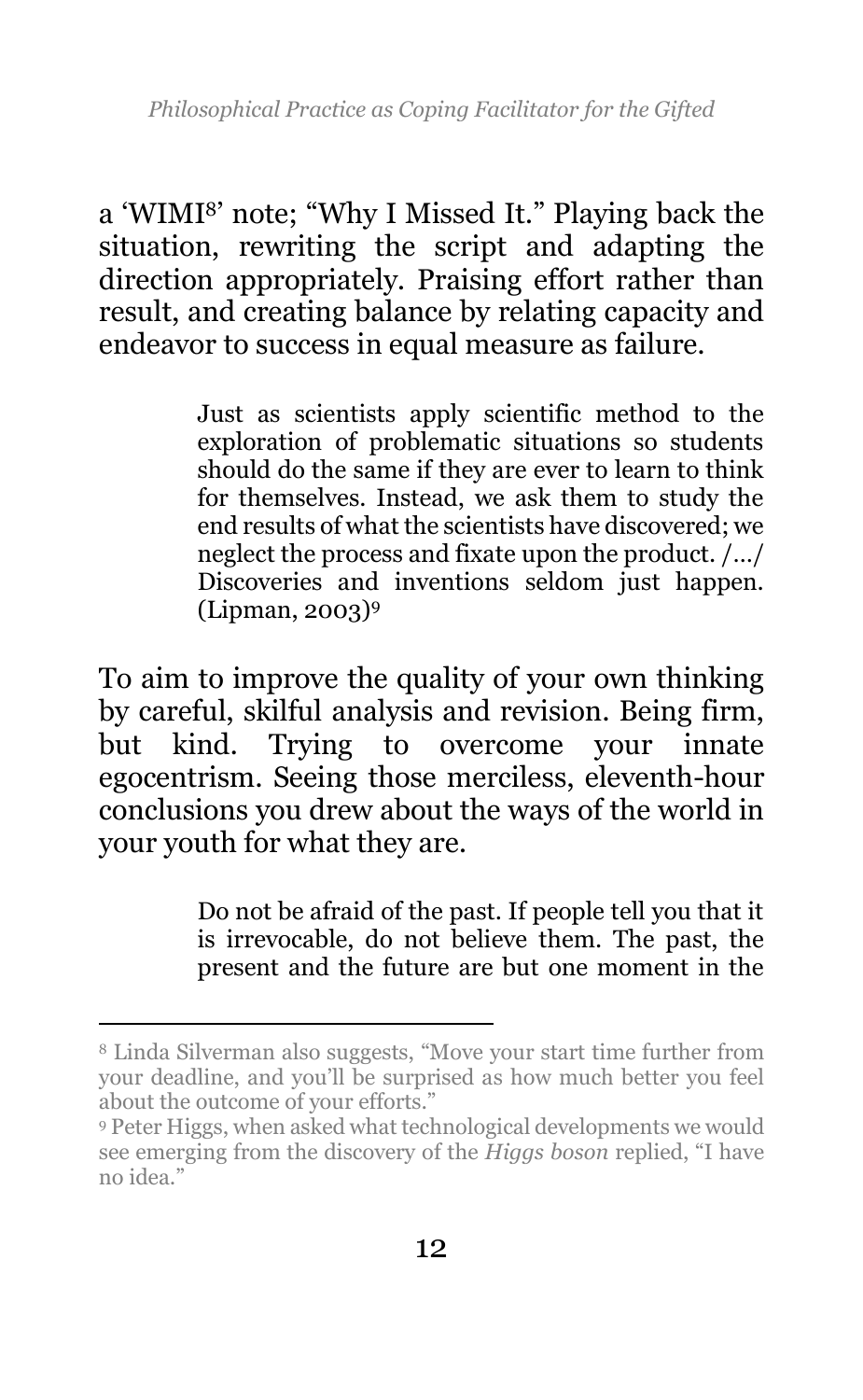sight of God, in whose sight we should try to live. Time and space, succession and extension, are merely accidental conditions of Thought. The Imagination can transcend them and move in a free sphere of ideal existences… (Wilde, 1895-97; 2002)

The term 'experience,' according to Barrientos-Rastrojo (2015), is etymologically linked to *danger*, *gate*, and *walk through*. A nice idea. A nice thought companion if, for instance, you decide to take an interest in the classic cardinal virtue, Courage<sup>10</sup>; "also termed fortitude, forbearance, strength, endurance, and the ability to confront fear, uncertainty, and intimidation" (Wikipedia, 2017). Such as may crop up when facing perfectionism, intellectualization and excessive rumination that is starting to resemble OCD. Or when the look of a peer prompts a re-evaluation of what can and can't be influenced.

> Since the river is forever changing, a riverboat pilot must develop an understanding of how different forces and conditions interact to impact the river's course. (Johnson in Lipman et al, 1993)

In philosophical coaching with me, we'll work will all of this. Our lodestar, to begin with: "[t]ry to be a model of self-acceptance, of willingness to look

<sup>10</sup> Might be useful to look up *Temperence* at the same time.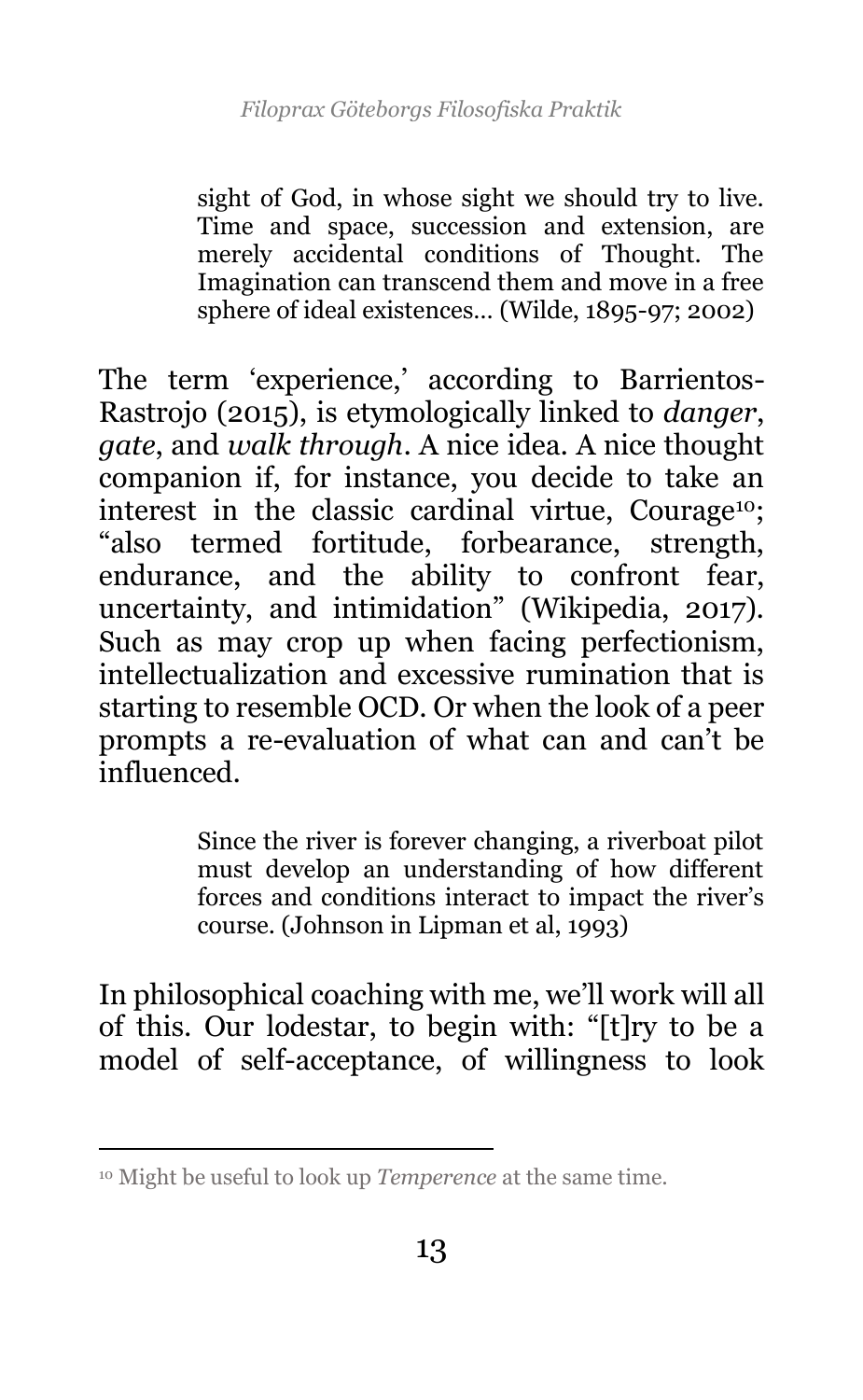foolish and to admit to being wrong" (Silverman, 2009).

# 3. Pursue wisdom

Pursue wisdom like your life depended on it, because it does. What is wisdom? Wisdom is the expression of healed hurt. Small hurts, and major ones. Wisdom belongs to no-one. It materializes in encounters. Philosophy, of course, means 'love of wisdom.' How do you pursue it? "One becomes a philosopher, not by virtue of intellectual gifts but by the exercise of will" (Nelson in Lipman et al, 1993). "Philosophizing … is a form of empowerment – an instigation to (re) acquire self-determination over one's own life" (Niehaus, 2015).

> In philosophical practice, I do not have a theory about human nature, or about how human beings function as such. I do not have a theory about the self either, or about the person, or about how the human psyche is structured … Instead … I have the history of philosophy as a toolbox from which I can take theories, perspectives and ideas. (Holt, 2002)

In philosophical practice, we have dialogues. Inquisitive, Socratic, heuristic dialogues. And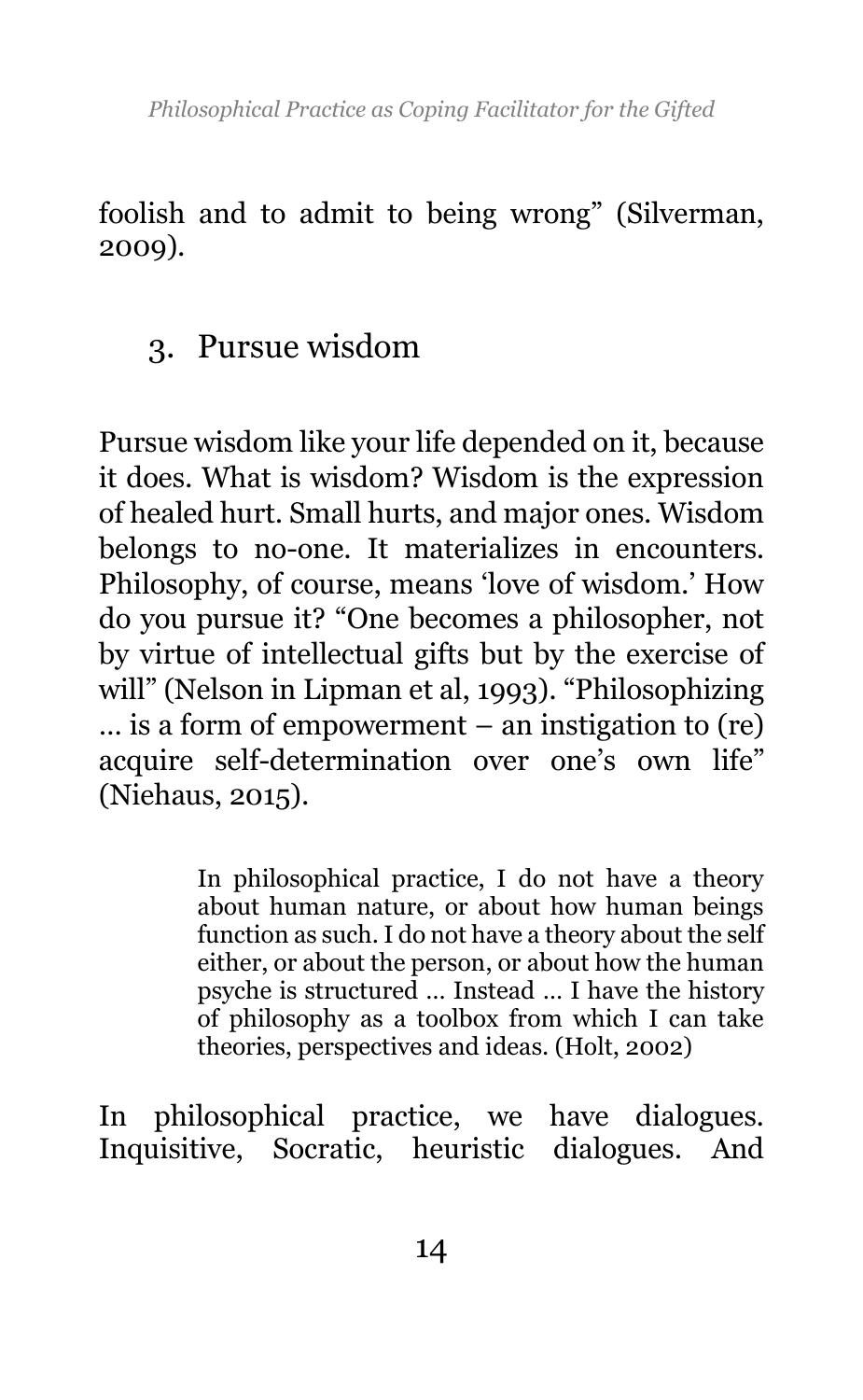although some thoughts are difficult, it often feels better afterwards. "This is not only because something important was touched in the dialogue, but rather because one has entered a movement in which life forces have been set free" (Lindseth, 2002). "One feels livened up." When the life forces call you, you must, of course, obey. "To preserve one's commitment," however, "with the intensity of its first ardour requires more than obedience" (Heschel, 1973; 2013). "Surprise, spiritual adventure, the search for new appreciation – all these are necessary ingredients…" (ibid.) In our gifted philosophical coaching, we'll address every aspect of what you bring to our table. I am not afraid of the dark – not yours, not mine. We look to the ancient model of 'care of the self,' "interpreted perhaps less with a view to strict historical accuracy and more with a view to contemporary concerns … [which] invites us to imagine a practice that seeks freedom in the aesthetics of living as a subject of power" (Jenkins, 2002). 'The aesthetics of living as a subject of power.' In practicing philosophy, we practice thinking creatively and responsively about the self and its relations. The 'self' is broad; the 'ego' is narrow. We'll add a pinch of humor, perhaps. "The alchemy of humor is known to transform suffering into joy." (Amir, 2002) The alchemy of humorous wisdom pursuit just might have eudaimonia as a side effect.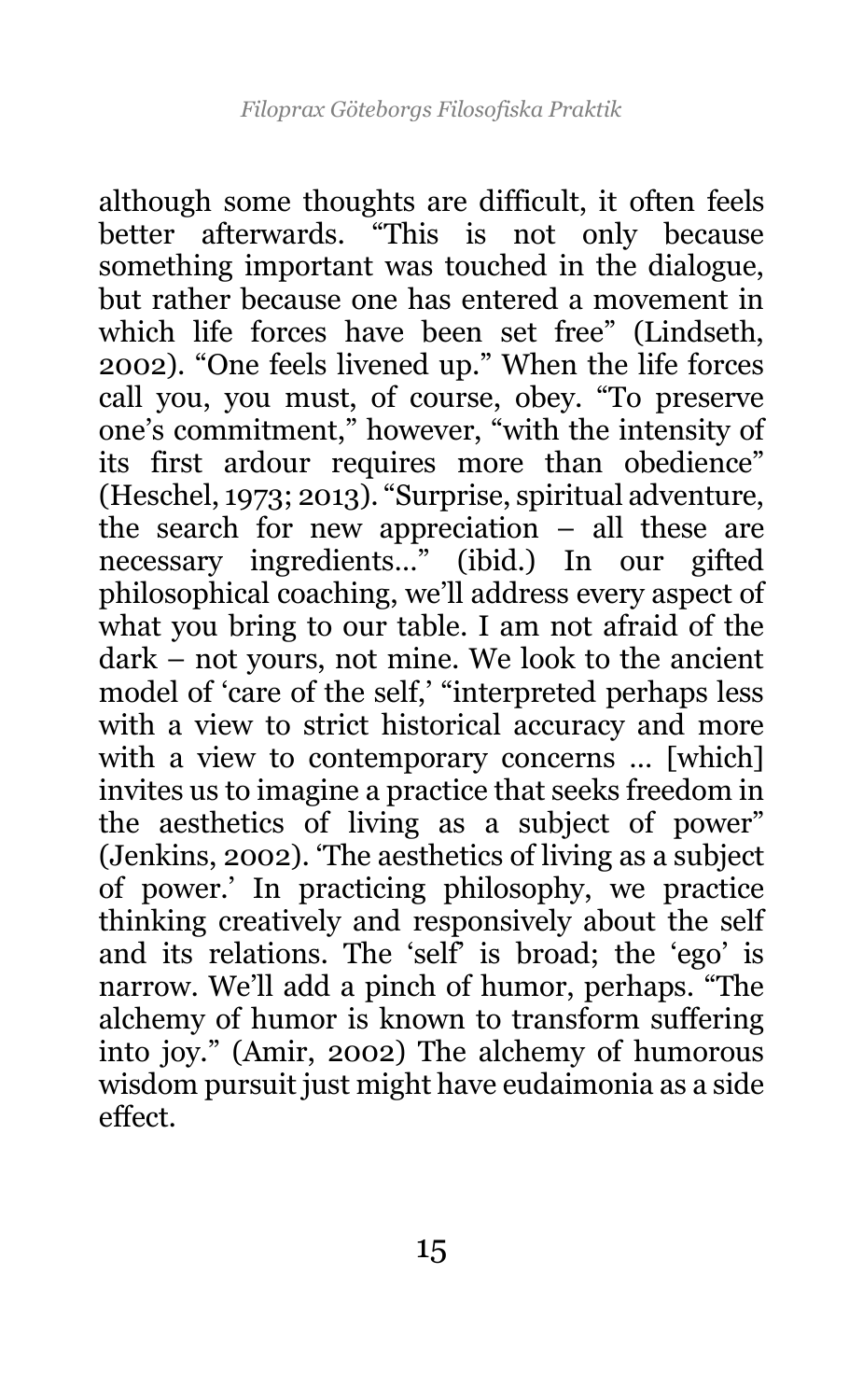The value of philosophy is partly in relation to thought and partly in relation to feeling, though its effects in these two ways are closely interconnected. On the theoretical side, it is a help in understanding the universe as a whole, in so far as this is possible. On the side of feeling, it is a help toward a just appreciation of the ends of human life. (Bertrand Russel in Amir, 2002)

Philosophy comprises both *logos* and *sophia*: the word, and the felt sense of the word. Insight, and embodied wisdom.

Choose your dwellings, like Harry Potter under the Sorting Hat. Nevermind occasional scorn by muggles:

> If you plan to engage in philosophy, beware that you will be laughed at and ridiculed by people in general. You'll hear, "Well, well! Have we a real philosopher in town?" and, "What a pompous fop!" Do not attempt to reply in kind, but remain close to what you hold true, resting assured that God has put you in your place. And never forget that if you manage to stand it out, the very folks who laugh at you now will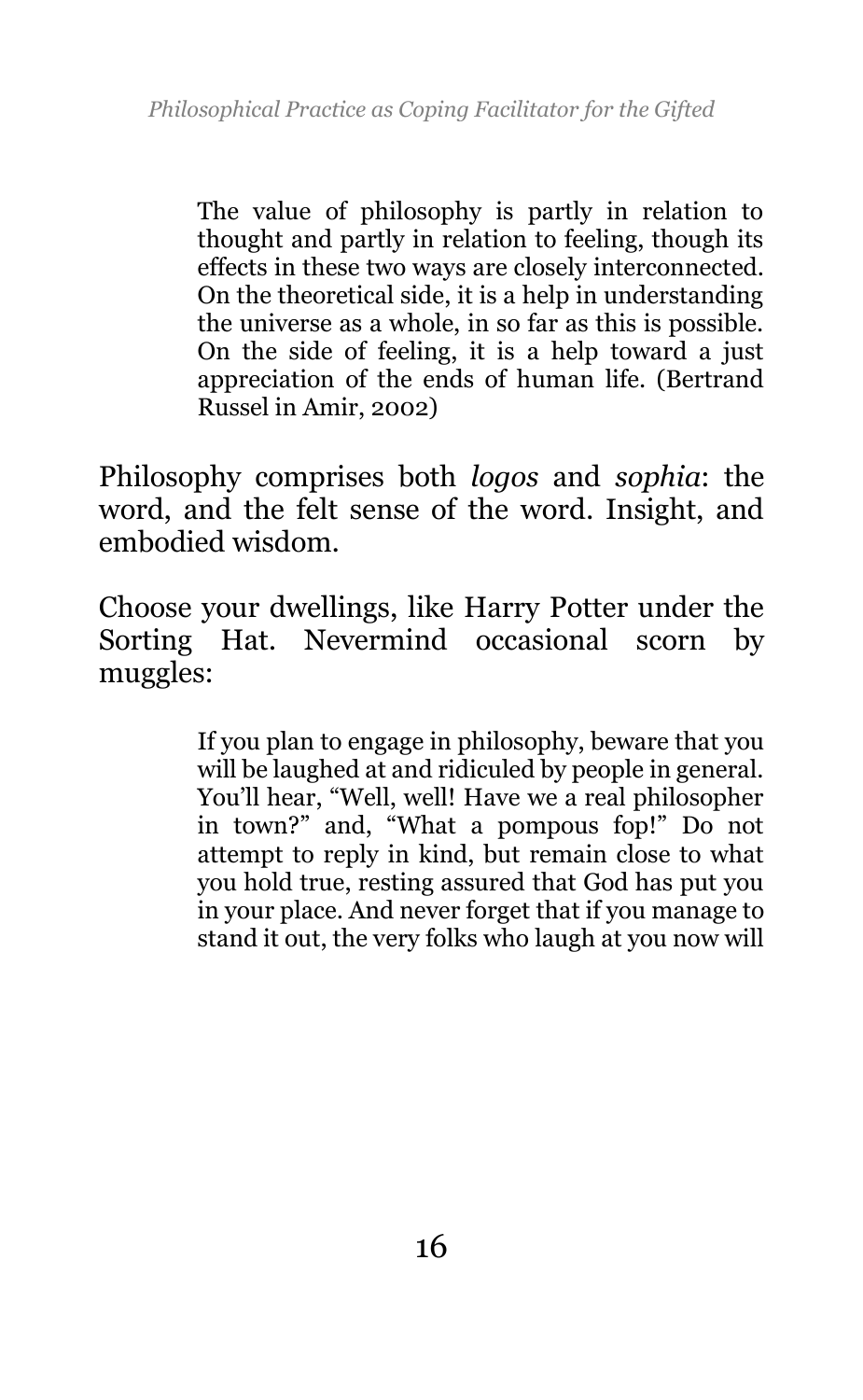one day admire you. Should you succumb, however, they shall laugh at you twice.<sup>11</sup>

Critique, let's recall, "is not an enemy, but a helper we should thank for giving us the opportunity to reach insights that are better than the ones we had before" (Svare, 2008, my translation).

> Remind yourself daily that apprehension and unknowns are intrinsic to progress. Learn to wear ambiguity like a comfortable old sweater. Try new things with less fear of appearing foolish, mindful that no matter how brilliant your action, someone will disapprove. Intelligently persist in your efforts, the way Albert Einstein did. When asked how he worked, Einstein replied, "How do I work? I grope." (Jacobsen, 1999)

Treat yourself with intellectual respect. Identify drops of experience and thinking. Write your philosophical autobiography. Watch the patterns emerge. Do everything you can to find out who you are, and why you're here. Entelechy, according do Wiktionary (2017): "A particular type of motivation, need for self-determination, and inner strength

<sup>&</sup>lt;sup>11</sup> This is my own translation, freely from the Greek-Swedish translation by Anders Håkansson. Elizabeth Carter's translation is available at classics.mit.edu/Epictetus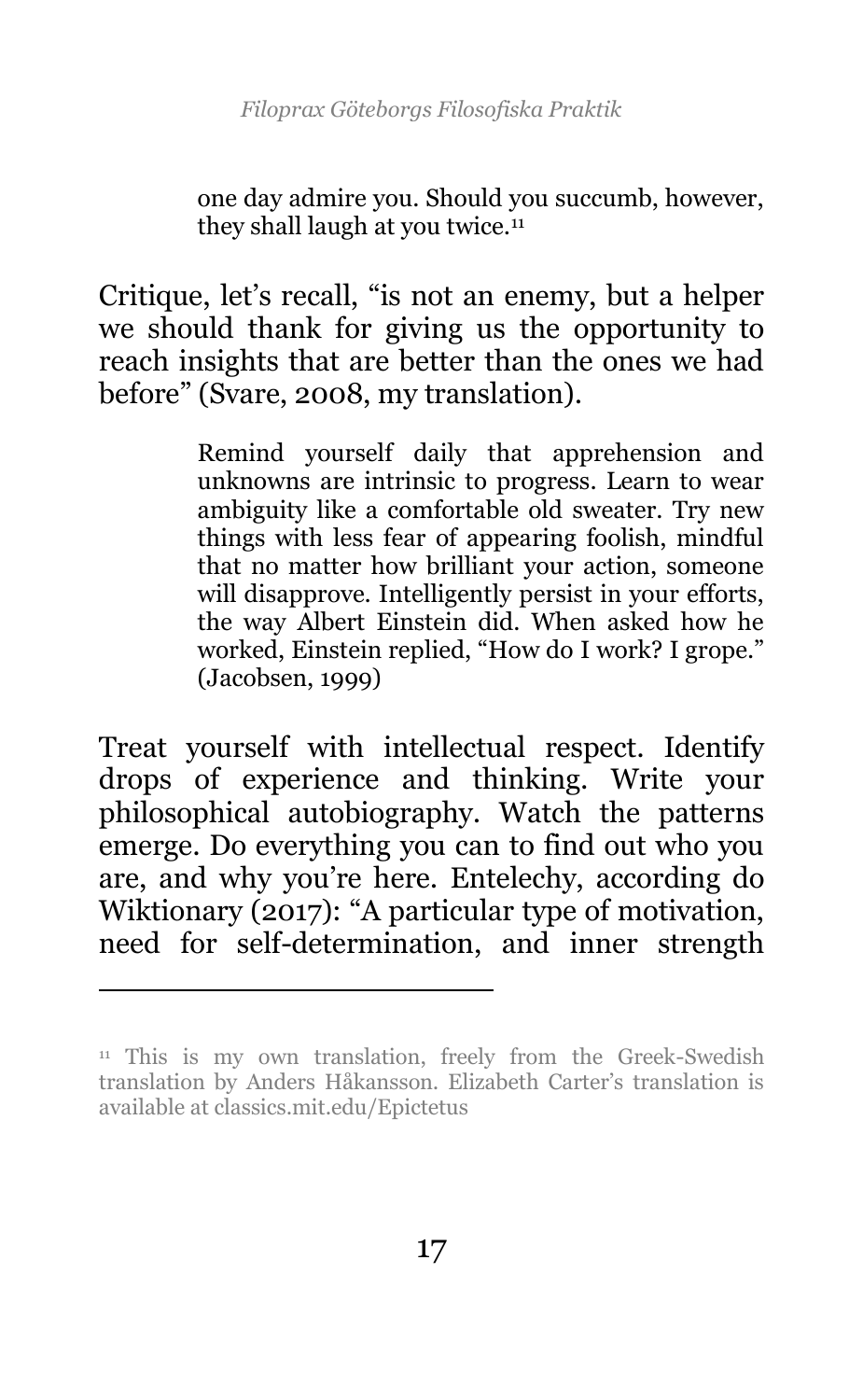directing life and growth to become all one is capable of being." The oak is in the acorn. All it needs is soil, sun, water.

A philosophical coach's job is to try "to make [you] recognize [your] own talents" (Svare, Holt and Herrestad, 2002). You might be able to fend for yourself, but "doing everything yourself is timeconsuming, often unnecessary, and occasionally arrogant" (Jacobsen, 1999). Wisdom is best pursued together. In dialogue – carefully phrasing your thoughts in conversation – 'saying it out loud' can function as a guarantor against self-deception. Become a philosopher. Dare to shake things up.

> Do we have the desire to set things straight, to alter the status quo and question established tradition, challenging current knowledge monopolies? (Persson, 2013)

Of course we do. We look for principles, values, and meaning. Cultivate our curiosity. Reflect, revise, rework. Continue, with grace and urgency. "Work is love made visible," as Kahlil Gibran once wrote (1926; 1991). Let's get to work.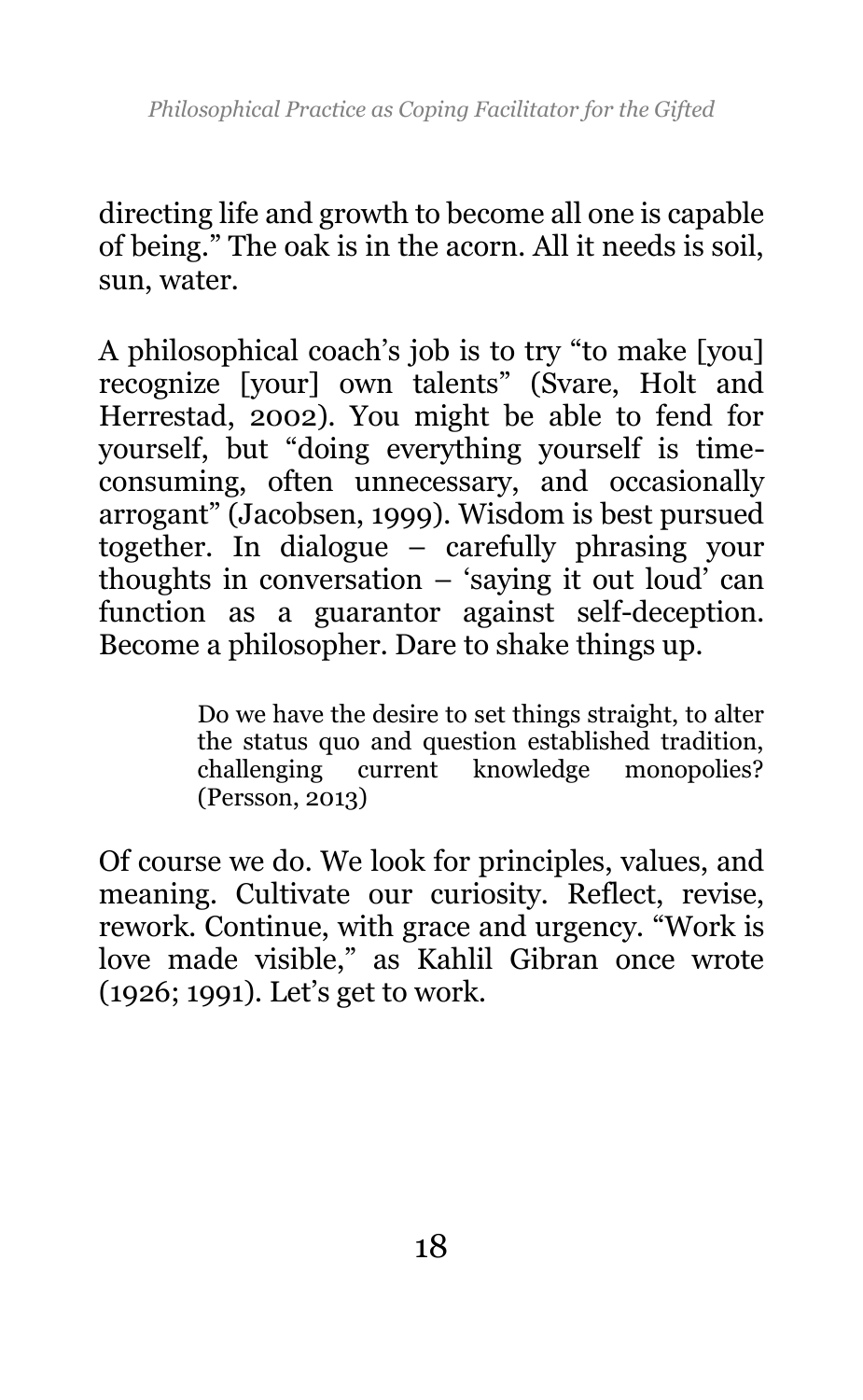*Filoprax Göteborgs Filosofiska Praktik*

Philosophy is what we need.

**·** [www.filoprax.se](http://www.filoprax.se/) **·** [kontakt@filoprax.se](mailto:kontakt@filoprax.se) **·**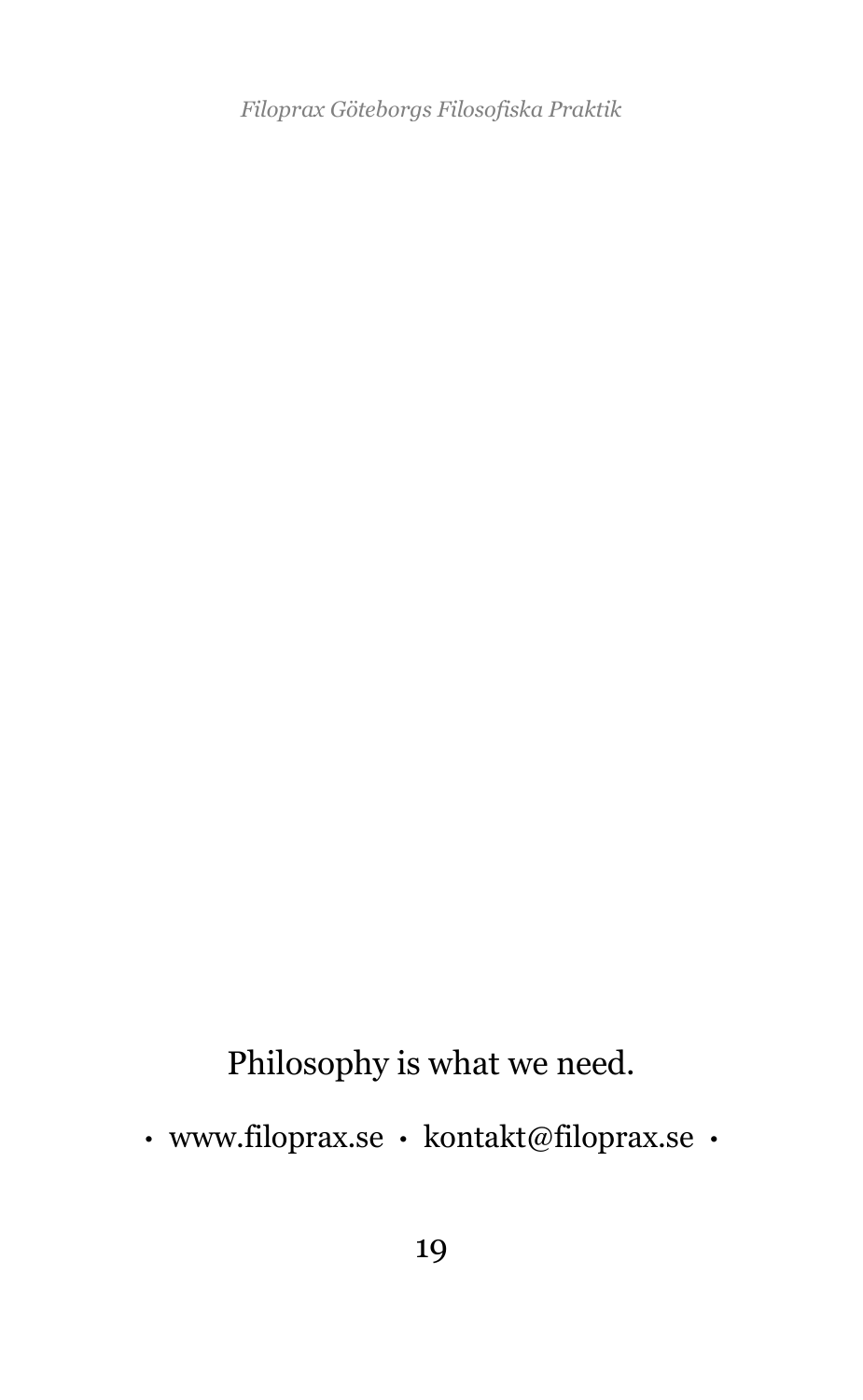# References

**Amir, Lydia** (2002) "The Role of Impersonal Love in Everyday Life" in Herrestad, H., Holt, A. and Svare, H. (Eds.) *Philosophy in Society: Papers Presented to the Sixth International Conference on Philosophy in Practice. Oslo, Norway 2001*. Unipub Forlag, pp. 228; 229; 233-234

**Amir, Lydia** (2015) "The Tragic Sense of the Good Life" in Weiss, M. N. (Ed.) *The Socratic Handbook. Dialogue Methods for Philosophical Practice*. LIT Verlag Gmbh & Co, Switzerland, p. 99

**Aristotle** (1984) *Nicomachean Ethics*. Grinnell (IA): The Peripatetic Press, p. 19

**Aron, E. A.** (1999) *The Highly Sensitive Person's Workbook*. Broadway Books, USA, p. 125

**Barrientos-Rastrojo, José** (2015) "The *Experience* Workshop with Groups" in Weiss, M. N. (Ed.) *The Socratic Handbook. Dialogue Methods for Philosophical Practice*. LIT Verlag Gmbh & Co, Switzerland, p. 376

**Carlstrom, Ruth** (2011) "Misdiagnosis", *Misdiagnosis and Dual Diagnoses of Gifted Children and Adults.* Great Potential Press, USA. Excerpt found on sengifted.org/misdiagnosis.

**Daniels, S. and Meckstroth, E.** (2009) "Nurturing the Sensitivity, Intensity, and Developmental Potential of Young Gifted Children" in Daniels, S. and Piechowski, M. (Eds) (2009) *Living with Intensity*. Great Potential Press, USA, p. 33; 34

**van Deurzen, Emmy** (2002) "Predictable Difficulties in Daily Living: Existential Psychotherapy as a Rad to Human Understanding" in Herrestad, H., Holt, A. and Svare, H. (Eds.) *Philosophy in Society: Papers Presented to the Sixth International Conference*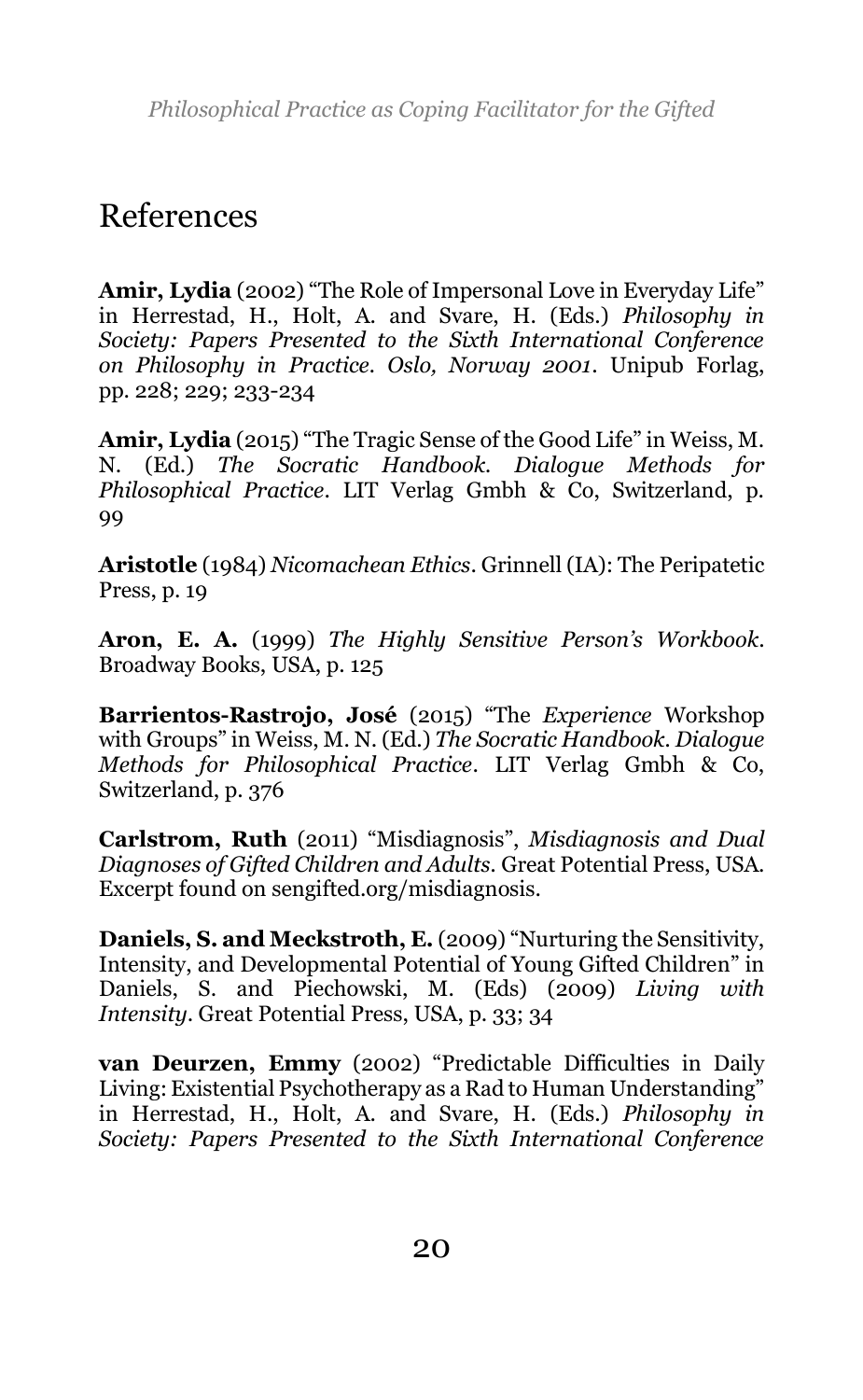*on Philosophy in Practice. Oslo, Norway 2001*. Unipub Forlag, pp. 143; 146; 149; 161

**Epictetus** (2000) *Handbok i livets konst*. [Handbook in the art of living] Transl. By Anders Håkansson; translations from the Swedish by the author. Bakhåll, p. 28

Fiedler, E. D. (2009) "Advantages and Challenges of Lifespam Intensity" in Daniels, S. and Piechowski, M. (Eds) (2009) *Living with Intensity*. Great Potential Press, USA, p. 33

**Fogh Kirkeby, Ole** (2002) "Reflections on Organisational Therapy" in Herrestad, H., Holt, A. and Svare, H. (Eds.) *Philosophy in Society: Papers Presented to the Sixth International Conference on Philosophy in Practice. Oslo, Norway 2001*. Unipub Forlag, p. 86

**Gatto-Walden, Patricia** (2009) "Living One's Spirit Song: Transcendent Experiences in Counseling Gifted Adults" in Daniels, S. and Piechowski, M. (Eds) (2009) *Living with Intensity*. Great Potential Press, USA, p. 205

**Gibran, Kahlil** (1926, 1991) *The Prophet*. Pan Books, Great Britain, p. 38

**Heschel, Abraham Joshua** (1973, 2013) *A Passion for Truth*. Jewish Lights Publishing, USA, pp. 90; 93

**Higgs,** (2012) "Higgs: I've no idea what God particle is for". *The Telegraph TV*, published 6 July, 2012, and retrieved 24 November, 2016. <https://www.youtube.com/watch?v=GQ0FwzyTVK4>

**Holt, Anders** (2002) "Between Ideality and Reality – Some Principles" in Herrestad, H., Holt, A. and Svare, H. (Eds.) *Philosophy* 

*in Society: Papers Presented to the Sixth International Conference on Philosophy in Practice. Oslo, Norway 2001*. Unipub Forlag, p. 267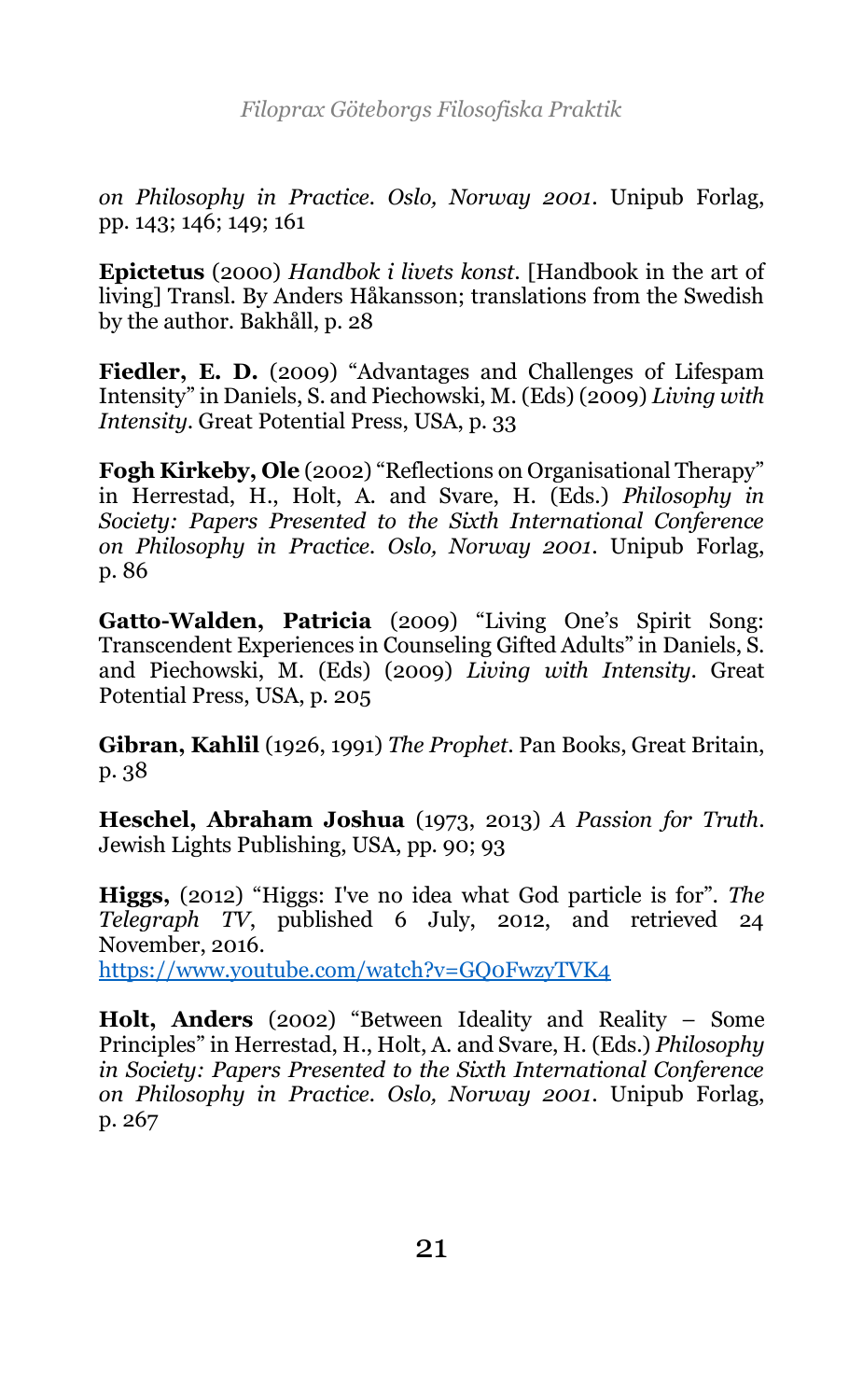**Jacobsen, Mary-Elaine** (1999) *The Gifted Adult: A Revolutionary Guide for Liberating Everyday Genius,* Ballantyne Books, USA, pp. 25; 125; 314; 316; 375

**Jenkins, Fiona** (2002) "Philosophical Counselling as Care of the Self: Notes on Foucault's Genealogy of Ethics" in Herrestad, H., Holt, A. and Svare, H. (Eds.) *Philosophy in Society: Papers Presented to the Sixth International Conference on Philosophy in Practice. Oslo, Norway 2001*. Unipub Forlag, p. 295

**Johnson, Tony W.** (1993) "Teaching as Translation", *Thinking Children and Education*, Lipman et al (Eds.), Kendall/Hunt Publishing Company, p. 251

**Lind, Sharon** (2011) "Overexcitability and the Gifted". Article for SENG (*Supporting the Emotional Needs of the Gifted*). See sengifted.org/overexcitability-and-the-gifted

**Lindseth, Anders** (2015) "Being Ill as an Inevitable Life Topic. Possibilities of Philosophical Practice in Health Care and Psychotherapy" in Weiss, M. N. (Ed.) *The Socratic Handbook. Dialogue Methods for Philosophical Practice*. LIT Verlag Gmbh & Co, Switzerland, pp. 49; 58

**Lipman, Matthew** (2003) *Thinking in Education*. Cambridge University Press, pp. 13; 15;

**Nelson, Leonard** (1993) "The Socratic Method", *Thinking Children and Education*, Lipman et al (red.), pp. 442

**Niehaus, Michael** (2015) "Philosophy as a Way of Life. Excercises in Self-Care" in Weiss, M. N. (Ed.) *The Socratic Handbook. Dialogue Methods for Philosophical Practice*. LIT Verlag Gmbh & Co, Switzerland, p. 21

**Persson, Roland** (2013) "Who decides what giftedness is? On the dilemma of researching and education the gifted mind in the light of culture, political ambition and scientific dogma." *The 20th World Conference on Gifted and Talented Children*. Louisville,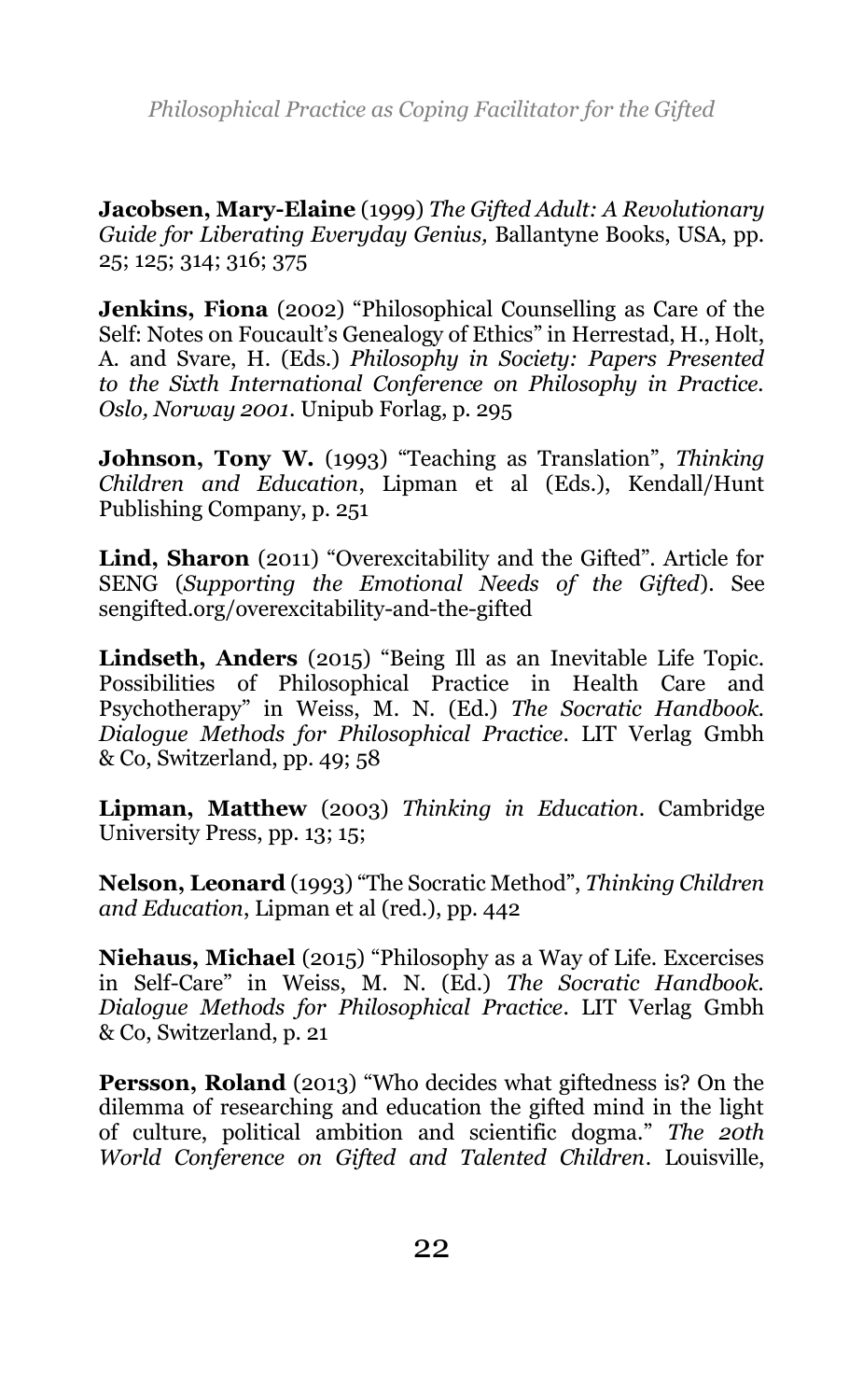KY, USA, 10-14 August, 2013. Available at the DiVA portal (*Digitala Vetenskapliga Arkivet*; the Digital Scientific Archive), diva-portal.org and on youtube.

**Prober, Paula** (August 11, 2016) "How can sensitive souls change the world?" [blog post] Retrieved from [https://rainforestmind.wordpress.com/2016/08/11/how-can](https://rainforestmind.wordpress.com/2016/08/11/how-can-sensitive-souls-change-the-world/)[sensitive-souls-change-the-world/](https://rainforestmind.wordpress.com/2016/08/11/how-can-sensitive-souls-change-the-world/)

Prober, Paula (April 4, 2017) "Multipotentiality: Are you overwhelmed by your too muchness?" [blog post] Retrieved from [https://rainforestmind.wordpress.com/2017/04/04/multipotentiali](https://rainforestmind.wordpress.com/2017/04/04/multipotentiality-overwhelmed-by-your-too-muchness/) [ty-overwhelmed-by-your-too-muchness/](https://rainforestmind.wordpress.com/2017/04/04/multipotentiality-overwhelmed-by-your-too-muchness/)

**Silverman Kreger, Linda** (2009) "Petunias, Perfectionism, and level of Development" in Daniels, S. and Piechowski, M. (Eds) (2009) *Living with Intensity*. Great Potential Press, USA, pp. 161; 162

**Svare, Helge** (2008) *Den gode samtalen: Kunsten å skape dialog*. [The good conversation: the art of creating dialogue] Pax Forlag, Norway, p. 187

**Vernon, Mark** (2010) *The Meaning of Friendship*. Palgrave Macmillan, Great Britain, p. 86

**Wapnick, Emilie**, (2017, 6 July) "Start here," Point 3. Retrieved July 6, 2017, from http://puttylike.com/start-here/

**Webb, James** (2011) "Accurate assessment? Asperger's disorder and other common misdiagnoses and dual diagnoses of gifted children." *University of Wisconsin School of Medicine and Public Health Video Library*, recorded May 19, 2011, 31:00

**Webb, James** (2014) "Gifted Children and Adults—Neglected Areas of Practice" in *The Register Report: Spring 2014 Issue*. The National Register of Health Service Psychologists. Retrieved April 18, 2017, from [https://www.nationalregister.org/pub/the-national-register](https://www.nationalregister.org/pub/the-national-register-report-pub/spring-2014-issue/gifted-children-and-adults-neglected-areas-of-practice/)[report-pub/spring-2014-issue/gifted-children-and-adults](https://www.nationalregister.org/pub/the-national-register-report-pub/spring-2014-issue/gifted-children-and-adults-neglected-areas-of-practice/)[neglected-areas-of-practice/](https://www.nationalregister.org/pub/the-national-register-report-pub/spring-2014-issue/gifted-children-and-adults-neglected-areas-of-practice/)